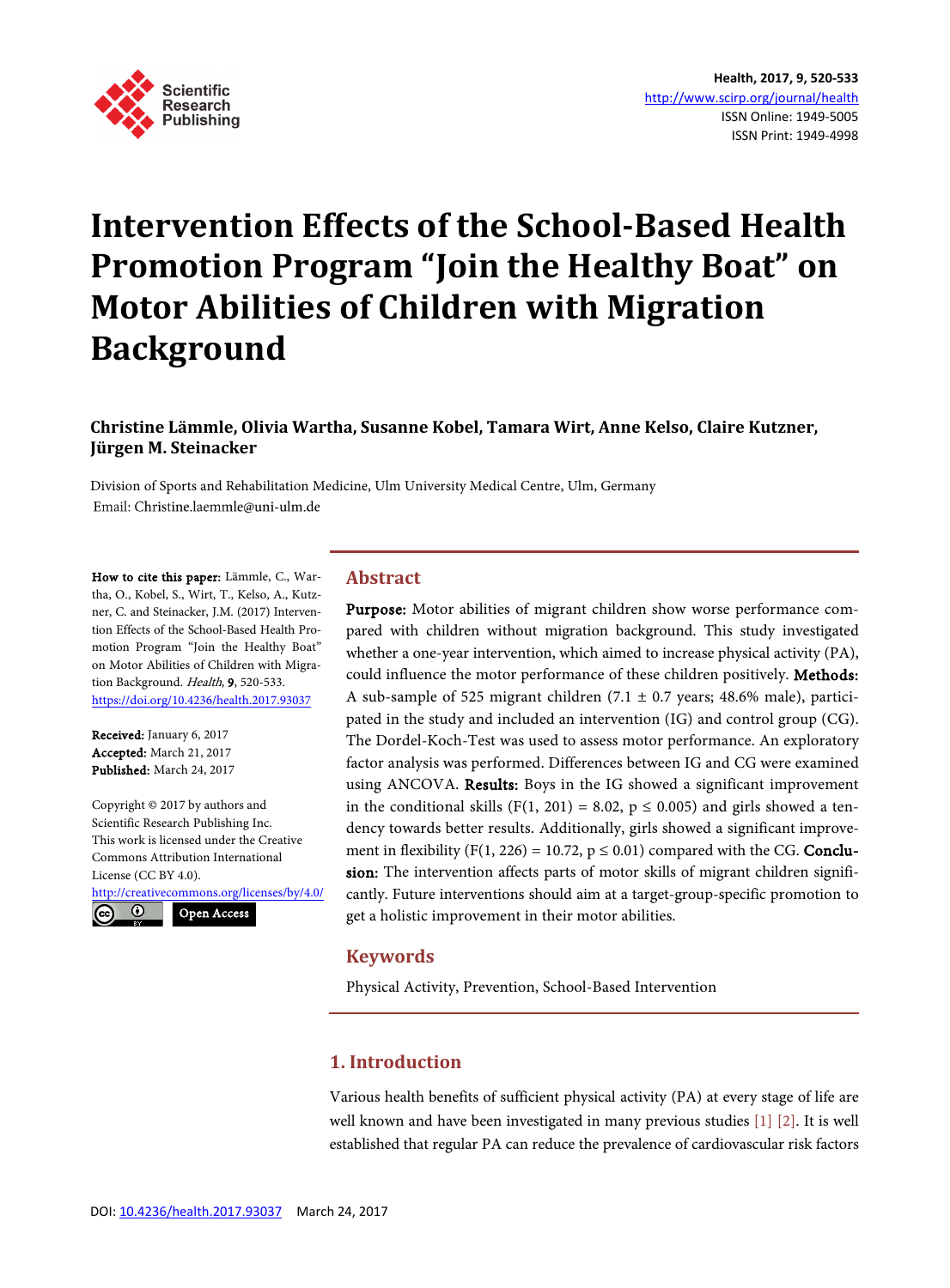in children [\[3\]](#page-10-2) [\[4\],](#page-10-3) type II diabetes, or depression in adulthoo[d \[5\]](#page-10-4) [\[6\]](#page-10-5) [\[7\].](#page-10-6) 

Apart from long-term effects in later life, it should not be underestimated that the foundation for an active and healthy lifestyle is laid in childhood [\[8\].](#page-10-7) Regular PA participation during childhood has numerous positive effects on children's healthy growth, as well as, their motor, emotional and social development [\[4\]](#page-10-3) [\[9\].](#page-10-8) With regards to the development of motor abilities, childhood is a sensible period [\[10\],](#page-10-9) and studies show that PA is indispensable for reaching an adequate level of motor performance [\[11\]](#page-10-10) [\[12\].](#page-10-11) 

The development of motor abilities depends on several aspects, such as biological factors like growth and maturity characteristics, and environmental factors, for example, social class affiliation or parental variables [\[10\]](#page-10-9) [\[13\].](#page-11-0) Further, it has been shown that migrant status affects children's activity levels and motor abilities negatively [\[13\].](#page-11-0) A Swedish study showed that children whose parents were born abroad had a higher risk of being less physically active [\[14\].](#page-11-1) This risk increased even further if both parents matched this characteristic [\[14\].](#page-11-1) Additionally, offsprings of migrant parents are known to have a high risk of developing low levels of physical fitness (PF) [\[15\].](#page-11-2)

Levels of PA and PF, as well as, children's motor abilities are characteristics which are strongly connected [\[16\]](#page-11-3) [\[17\].](#page-11-4) Especially PA participation in childhood and youth is positively related to children's fundamental motor skill competence [\[8\]](#page-10-7) [\[16\]](#page-11-3) [\[18\]](#page-11-5) [\[19\]](#page-11-6) and on the other hand, well-pronounced motor abilities are essential for PF [\[17\].](#page-11-4) However, particularly children with migration background are at risk of insufficient PA. Therefore, their participation in plenty PA should be promoted as early as possible to gain adequate levels of motor abilities.

Hence, a teacher-centered school-based health promotion program called "Join the Healthy Boat" was developed and had been implemented in primary schools in south-west Germany. The intervention focuses on three main topics: increasing daily PA, reducing media screen timer and healthy diet.

Centers of this paper are the intervention effects of increasing daily PA regarding children's motor skills. The intervention lasted one school year and consisted of one lesson per week (on physical activity, screen media use or diet) and various instructions for short daily exercises in class of about 10 to 15 minutes each, to increase daily PA. This also aims at an increase in children's motor abilities, especially their flexibility, coordinative and conditional skills (for more detailed information se[e \[20\]\)](#page-11-7). In order to reach parents with a migration background, information for parents focusing on PA is also provided in Turkish and Russian which are the two largest groups of migrants in Germany (28% and 30%, respectively) [\[21\].](#page-11-8)

The aim of this paper is therefore, to examine the influence of the one-year intervention program "Join the Healthy Boat" on motor abilities of primary school children with migration background.

# **2. Methods**

#### **2.1. Intervention and Evaluation Design**

"Join the Healthy Boat" is a health promotion program for primary school child-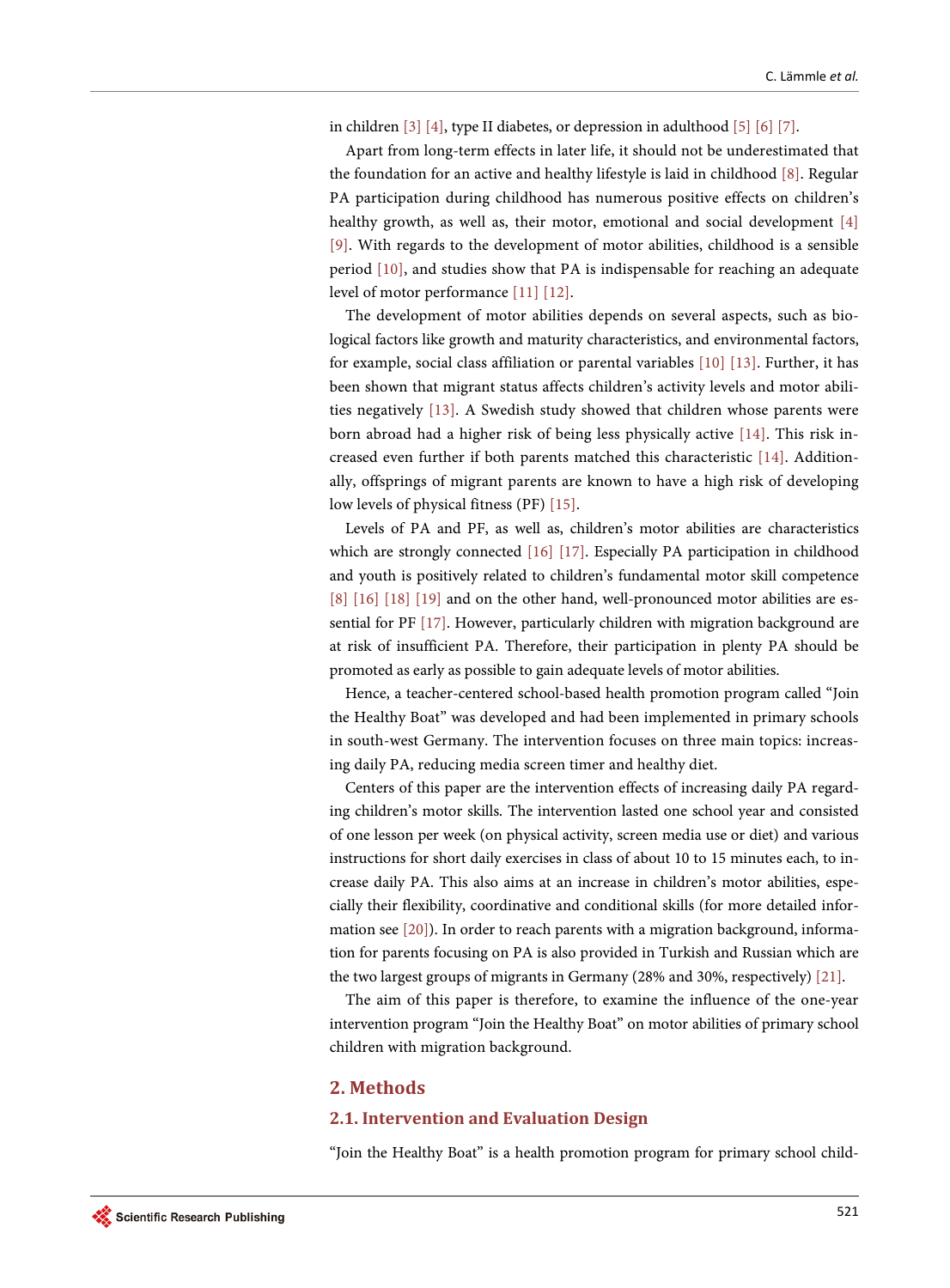ren, the classroom teacher incorporated the contents of the program into the regular school-curriculum without any extra lessons.

The materials have been developed for one school year, including one weekly teaching unit (on physical activity, screen media use or diet) and various instructions for short daily exercises, lasting 10 to 15 minutes, materials for parental information and so-called "family homework". The aim of this intervention is to offer action alternatives and increase children's daily physical activity to affect children's motor abilities positively. Further information on the program's development, materials, implementation and recruitment of teachers and pupils can be found elsewhere [\[20\]](#page-11-7) [\[22\]](#page-11-9) [\[23\].](#page-11-10)

The evaluation of this school-based, teacher-centered intervention ("Join the Healthy Boat") is a prospective, stratified, cluster-randomized, and longitudinal study including an intervention (IG) and a control group (CG). After baseline measurements (T1) were taken, the intervention started in the IG. Simultaneously, the CG followed the regular school curriculum. Follow-up measurements (T2) were taken after one year. After T2, the CG started with the intervention, too. Prior to data collection, parents provided written informed consent and children provided their assent to taking part in the study.

The study was approved by the Ministry of Culture and Education and the university's ethics committee and is in accordance with the Declaration of Helsinki. The study is also registered at the German Clinical Trials Register (DRKS00000- 494).

#### **2.2. Participants**

At baseline, data of 1943 primary school children  $(7.1 \pm 0.6$  years; 51.2% male) in 154 classes (80 classes with 1071 children, 53.8% male in the IG; 74 classes with 872 children, 46.2 % in the CG), who participated in the evaluation study were assessed.

A sub-sample of 525 (27%) children (7.1  $\pm$  0.7 years; 48.6% male) with migration background was considered for these analyses and took part in baseline motor skills testing (T1) as well as follow-up testing (T2).

Children's migration background is defined as at least one parent being born abroad or the child was spoken to in another language than German in the first three years of life. Further, parental education was assigned to the particular level according to the CASMIN classification [\[24\].](#page-11-11) Family education level was determined as the highest level of two parents or the level of a single parent who cared for the child.

# **2.3. Instruments**

Anthropometric measurements such as children's height (cm) and body mass (kg) were taken by trained staff according to ISAK Standards [\[25\]](#page-11-12) using a stadiometer and calibrated electronic scales (Seca 213 and Seca 826, resp., Seca Weighing and Measuring Systems, Hamburg, Germany). Height was measured to the nearest 0.1 cm and weight to the nearest 0.05 kg. BMI was calculated as weight di-

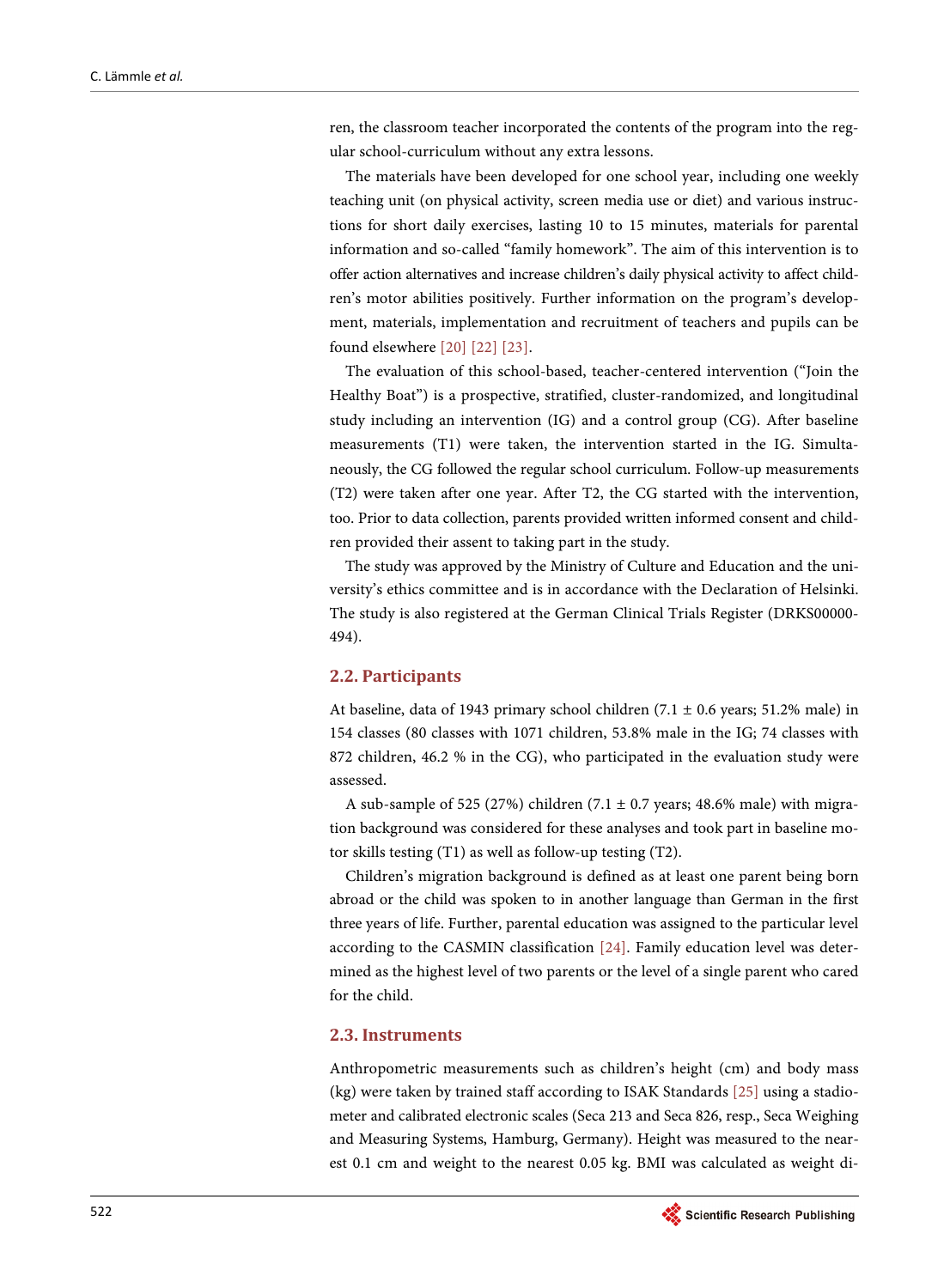vided by height squared. To define children's weight status BMI was converted to BMI percentiles (BMIPCT) using German reference data [\[26\].](#page-11-13) Cut-off points for overweight children were determined above the 90<sup>th</sup> percentile and for obese children above the  $97<sup>th</sup>$  percentile [\[27\].](#page-12-0)

# **2.4. Motor Ability Test**

Children's motor abilities were assessed with the standardized and validated Dordel-Koch-Test battery (DKT) [\[28\].](#page-12-1) Skilled examiners carried out the tests in small groups. The DKT is a validated test battery to assess the main types of a child's motor abilities. It assesses flexibility, conditional and coordinative skills with the following exercises, which are shown in [Table 1](#page-3-0) [\[27\].](#page-12-0)

#### **2.5. Data Analysis**

Statistics were performed using SPSS Statistics 21 (SPSS Inc., Chicago, IL, USA) with a significance level set to  $\alpha$  < 0.05. Descriptive statistics were calculated (mean values and standard deviations) [\[27\].](#page-12-0)

For better interpretation of the motor test battery, an exploratory factor analysis (principal components analysis, varimax rotation) was performed in order to reduce dimensions [\[27\].](#page-12-0)

<span id="page-3-0"></span>

|  |  |  |  | <b>Table 1.</b> Motor ability exercises. |
|--|--|--|--|------------------------------------------|
|--|--|--|--|------------------------------------------|

|                             | Conditional skills                                                                                                                                                                                                                                                                                                            |
|-----------------------------|-------------------------------------------------------------------------------------------------------------------------------------------------------------------------------------------------------------------------------------------------------------------------------------------------------------------------------|
| Standing<br>long<br>jump    | Determines jumping power of the legs<br>٠<br>Participants had two tries to jump with both legs as far as possible and land on<br>both feet<br>Highest value was used for data analysis [27] [28]                                                                                                                              |
| Sit-ups                     | Assess strength and endurance of the abdominal muscles and hip-flexors<br>٠<br>Participants had 40 seconds to do as many sit-ups as possible [27] [28]                                                                                                                                                                        |
| Push-ups<br>$6$ -min<br>run | Examine muscular strength and endurance of arms and trunk<br>٠<br>Participant had 40 seconds to conduct push-ups<br>٠<br>Only correctly performed push-ups were noted [27] [28]<br>٠<br>Measures aerobic endurance<br>٠<br>Participants ran as far as they could for 6 min<br>Exact distance in meters was recorded [27] [28] |
|                             | Coordinative skills                                                                                                                                                                                                                                                                                                           |
| Lateral<br>jumps            | Assess whole body co-ordination under time pressure<br>٠<br>Participants jumped back and forth over a line as often as possible in 15 seconds<br>٠<br>Two trials were executed<br>٠<br>Number of correctly performed jumps of both runs were noted [27] [28]<br>٠                                                             |
| One-leg<br>stand            | Used to observe co-ordination for precision and balance on standing<br>Participants stood barefooted on a small rope on the floor on one leg for 1<br>minute<br>Ground contacts of the free leg were counted [27] [28]                                                                                                        |
|                             | Flexibility                                                                                                                                                                                                                                                                                                                   |
| Sit and<br>reach            | Flexibility of the lower back and hamstring muscles were assessed<br>Participants legs were fully stretched against a standardized sit and reach box<br>٠<br>when reaching along the top of the box with both hands as far forward as possible<br>Distance reached by the fingertips (cm) was noted [27] [28]                 |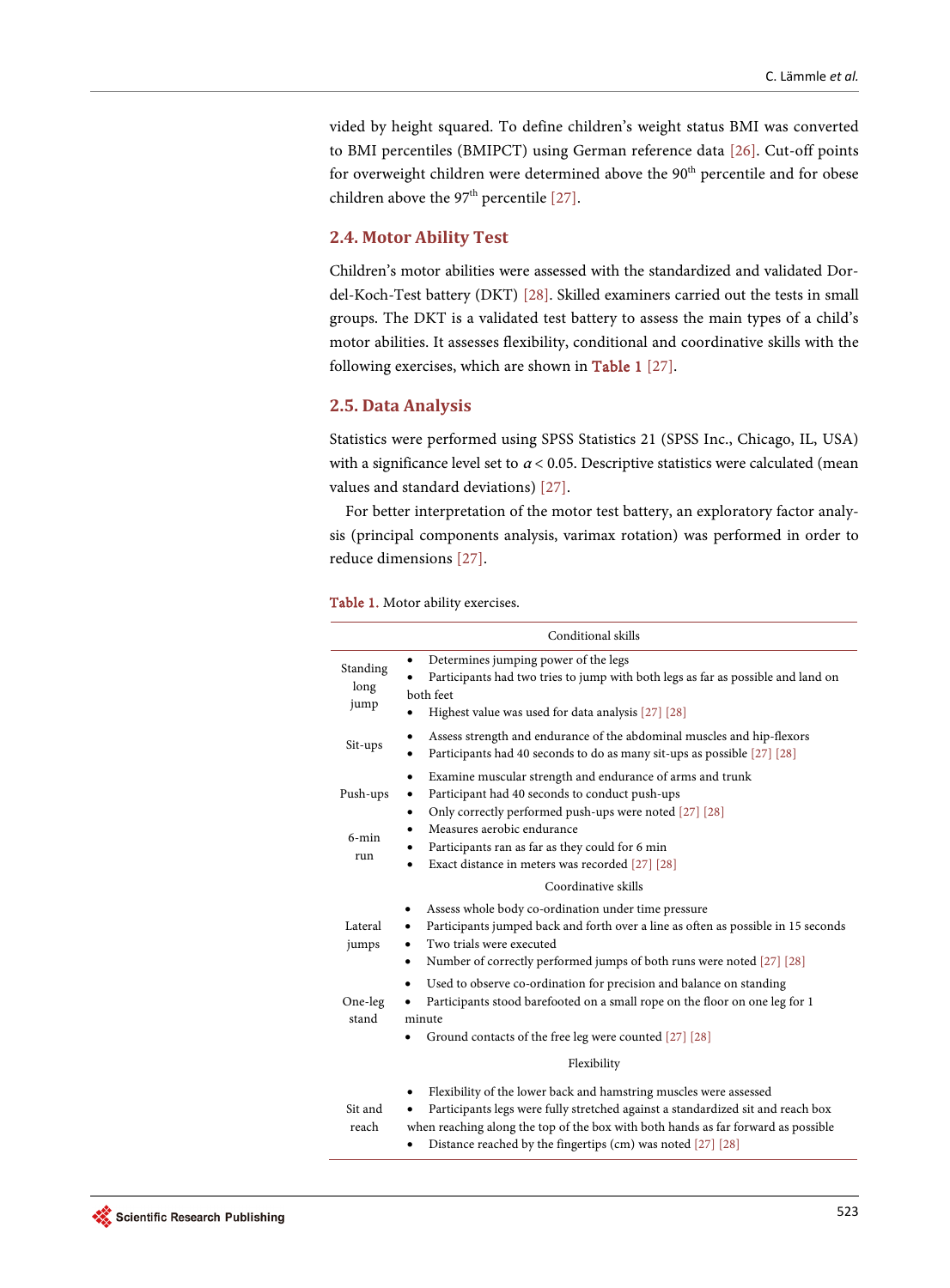Therefore, based on the definition of motor abilities of Bös and Mechling [\[29\],](#page-12-2)  two factors were determined (coordination and condition) and included in an exploratory factor analysis. Since flexibility is not defined as a separate motor skill, but an important prerequisite for performance [\[29\],](#page-12-2) it was considered separately [\[27\].](#page-12-0)

The appropriateness of the model is supported by Bartlett's test ( $\chi^2$  = 2081.62, p ≤ 0.000), the Kaiser-Meyer-Olkin criterion (KMO 0.814) and measure of sampling adequacy (MSA 0.795 [lowest]) [\[27\].](#page-12-0)

Differences in the three sub-groups of motor abilities (flexibility, conditional and coordinative skills) between IG and CG were examined using Analysis of covariance (ANCOVA) adjusting for age, gender, BMIPCT, parental level of education and baseline data. Similarly, gender differences in IG and CG were analyzed, adjusting for age, BMIPCT, parental level of education and baseline [\[27\].](#page-12-0)

#### **3. Results**

Baseline socio-demographic and anthropometric characteristics of the participants are shown in [Table 2.](#page-4-0) No significant gender differences were found for height, weight, or BMIPCT. Group comparing to check if randomization was successful revealed no differences between IG and CG for any relevant variables.

## **3.1. Performances during Each Motor Test at Baseline**

Performances during each motor test at baseline are shown in [Table 3.](#page-5-0) At baseline, only significant differences between IG and CG were found for the 6-min run and push-ups. Children in the CG ran for a significantly longer distance ( $p \le$ 0.002) and completed more push-up repetitions ( $p \le 0.001$ ) than their counterparts in the IG.

#### **3.2. Factor Analysis**

The principal components analysis confirmed the two previously appointed factors and explained 59.8% of the variation. The first factor (conditional skills)

<span id="page-4-0"></span>Table 2. Baseline characteristics of participants with migration background on the "Join the Healthy Boat" study.

|                                | Missing<br>values | Intervention<br>$(n = 318)$ | Control<br>$(n = 207)$ | Total<br>$(n = 525)$ |
|--------------------------------|-------------------|-----------------------------|------------------------|----------------------|
| Age, years $[m (sd)]$          |                   | 7.2(0.7)                    | 7.1(0.7)               | 7.1(0.7)             |
| Boys $[n (%)]$                 |                   | 149 (46.9)                  | 106(51.2)              | 255(48.6)            |
| First grade $[n (%)]$          |                   | 152 (47.8)                  | 108(52.2)              | 207(39.4)            |
| Weight, kg [m (sd)]            | 18                | 25.6(5.7)                   | 24(4.7)                | 25.3(5.3)            |
| Height, cm $[m (sd)]$          | 18                | 123.9(6.5)                  | 124.1(6.0)             | 124.0(6.3)           |
| BMI, $kg/m^2$ [m (sd)]         | 18                | 16.5(2.5)                   | 16.1(2.1)              | 16.3(2.4)            |
| $BMIPCT$ [m $(sd)$ ]           | 18                | 54.7 (29.1)                 | 50.9(27.6)             | 53.20 (28.5)         |
| Overweight and obesity [n (%)] | 18                | 42(13.8)                    | 18(8.9)                | 60(11.8)             |

m (sd): mean (standard deviation); BMI: body mass index, BMIPCT: BMI percentiles.

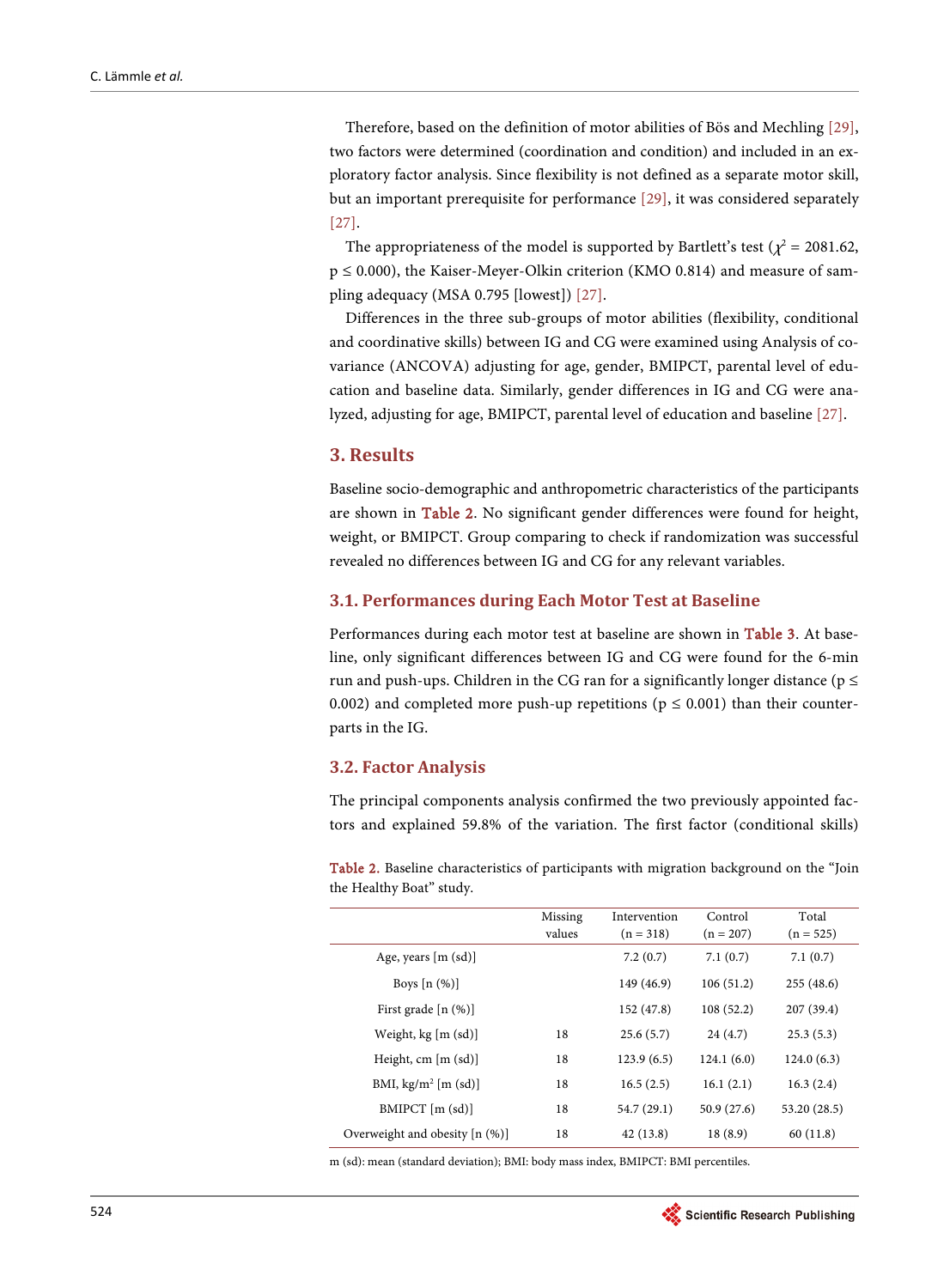| Conditional skills                    |                           |                                 |                                                    |                          |                |                        |                                                 |                                                                 |  |
|---------------------------------------|---------------------------|---------------------------------|----------------------------------------------------|--------------------------|----------------|------------------------|-------------------------------------------------|-----------------------------------------------------------------|--|
|                                       | <b>Intervention Group</b> |                                 |                                                    |                          | Control Group  |                        |                                                 |                                                                 |  |
|                                       | Missing                   | <b>Boys</b>                     | Girls                                              | Total                    | Missing        | <b>Boys</b>            | Girls                                           | Total                                                           |  |
|                                       | Values                    |                                 | $(n = 149)$ $(n = 169)$ $(n = 318)$                |                          | Values         | $(n = 106)$            | $(n = 101)$                                     | $(n = 207)$                                                     |  |
| Standing<br>long jump,<br>cm [m (sd)] | 8                         | 114.4<br>$(\pm 20.2)$           | 105.9<br>$(\pm 20.8)$                              | 109.8<br>$(\pm 20.9)$    |                | 117.2<br>$(\pm 23.2)$  | 119.4<br>$(\pm 23.0)$                           | 113.5<br>$(\pm 23.4)$                                           |  |
| Sit-ups, n<br>[m (sd)]                | $\overline{4}$            |                                 | 12.2 ( $\pm$ 5.8) 10.3 ( $\pm$ 5.8)                | 11.2<br>$(\pm 5.8)$      | $\mathbf{1}$   |                        |                                                 | $12.6 \ (\pm 6.2) \ 11.7 \ (\pm 6.9) \ 12.2 \ (\pm 6.5)$        |  |
| Push-ups, n<br>[m (sd)]               | 6                         | 4.9 $(\pm 3.9)$ 4.2 $(\pm 3.7)$ |                                                    | $4.5^{1}$<br>$(\pm 3.8)$ | $\overline{2}$ |                        |                                                 | 6.3 ( $\pm$ 4.1) 5.1 ( $\pm$ 4.2) 5.7 <sup>1</sup> ( $\pm$ 4.2) |  |
| 6-min run,<br>$m \,[m \,(sd)]$        | $\mathbf{1}$              | 842.5<br>$(\pm 122.5)$          | 792.1<br>$(\pm 117.0)$                             | 815.92<br>$(\pm 122.1)$  |                | 885.2<br>$(\pm 129.1)$ | 810.4<br>$(\pm 93.9)$                           | 849.4 <sup>2</sup><br>$(\pm 119.4)$                             |  |
| Coordinative skills                   |                           |                                 |                                                    |                          |                |                        |                                                 |                                                                 |  |
| One-leg<br>stand, n [m<br>(sd)        | 2                         |                                 | 5.7 ( $\pm$ 7.0) 4.2 ( $\pm$ 3.7) 4.9 ( $\pm$ 5.9) |                          | $\mathbf{1}$   |                        | 4.4 $(\pm 4.2)$ 4.1 $(\pm 5.6)$ 4.3 $(\pm 4.9)$ |                                                                 |  |
| Lateral<br>jumps, n [m<br>(sd)        |                           | 42.0<br>$(\pm 11.4)$            | 41.9<br>$(\pm 13.9)$                               | 41.9<br>$(\pm 12.7)$     | 1              | 40.8<br>$(\pm 12.5)$   | 40.8<br>$(\pm 12.5)$                            | 41.0<br>$(\pm 13.0)$                                            |  |
| Flexibility                           |                           |                                 |                                                    |                          |                |                        |                                                 |                                                                 |  |
| Sit and<br>reach, cm<br>[m (sd)]      |                           |                                 | 1.8 ( $\pm$ 5.3) 2.1 ( $\pm$ 6.5) 1.9 ( $\pm$ 5.9) |                          |                |                        | $0.88$ (±5.7) 1.9 (±5.1) 1.3 (±5.5)             |                                                                 |  |

<span id="page-5-0"></span>Table 3. Performances during each motor test at baseline.

m (sd): mean (standard deviation); n: number; m: meter; cm: centimeter. <sup>1</sup>Significant difference between children in the intervention and control group  $p \leq 0.001$ ; <sup>2</sup>Significant difference between children in the intervention and control group  $p \leq 0.002$ .

included standing long jump, sit-ups, push-ups and 6-min run; the second factor (coordinative skills) included one-leg stand and lateral jump.

## **3.3. Intervention Effects on Children's Motor Performance**

Significant intervention effects were found for conditional skills and flexibility. For the boys in the IG, a significant improvement of conditional skills (F(1, 201)  $= 8.02$ ,  $p \le 0.005$ ) was ascertained by comparison to boys in the CG. Girls in the IG showed no significant improvement in conditional skills, but a tendency towards better results than their counterparts in the CG. Additionally, girls showed a significant improvement in the flexibility tests (F(1, 226) = 10.72,  $p \le 0.01$ ).

The model explains 61.1% of variance in flexibility (adjusted  $R^2 = 0.611$ , F(4, 226) = 91.50,  $p \le 0.000$ ) and 29.3% of variance (adjusted  $R^2 = 0.293$ ,  $F(7, 209) =$ 13.31,  $p \le 0.000$ ) for conditional skills both adjusted for age, BMIPCT, parental education level and baseline data. Results are shown in [Table 4.](#page-6-0)

# **4. Discussion**

This work investigated the effects of the school-based health promotion program "Join the Healthy Boat" on motor abilities of children with migration background. The program focuses on a healthy lifestyle with three main priority areas: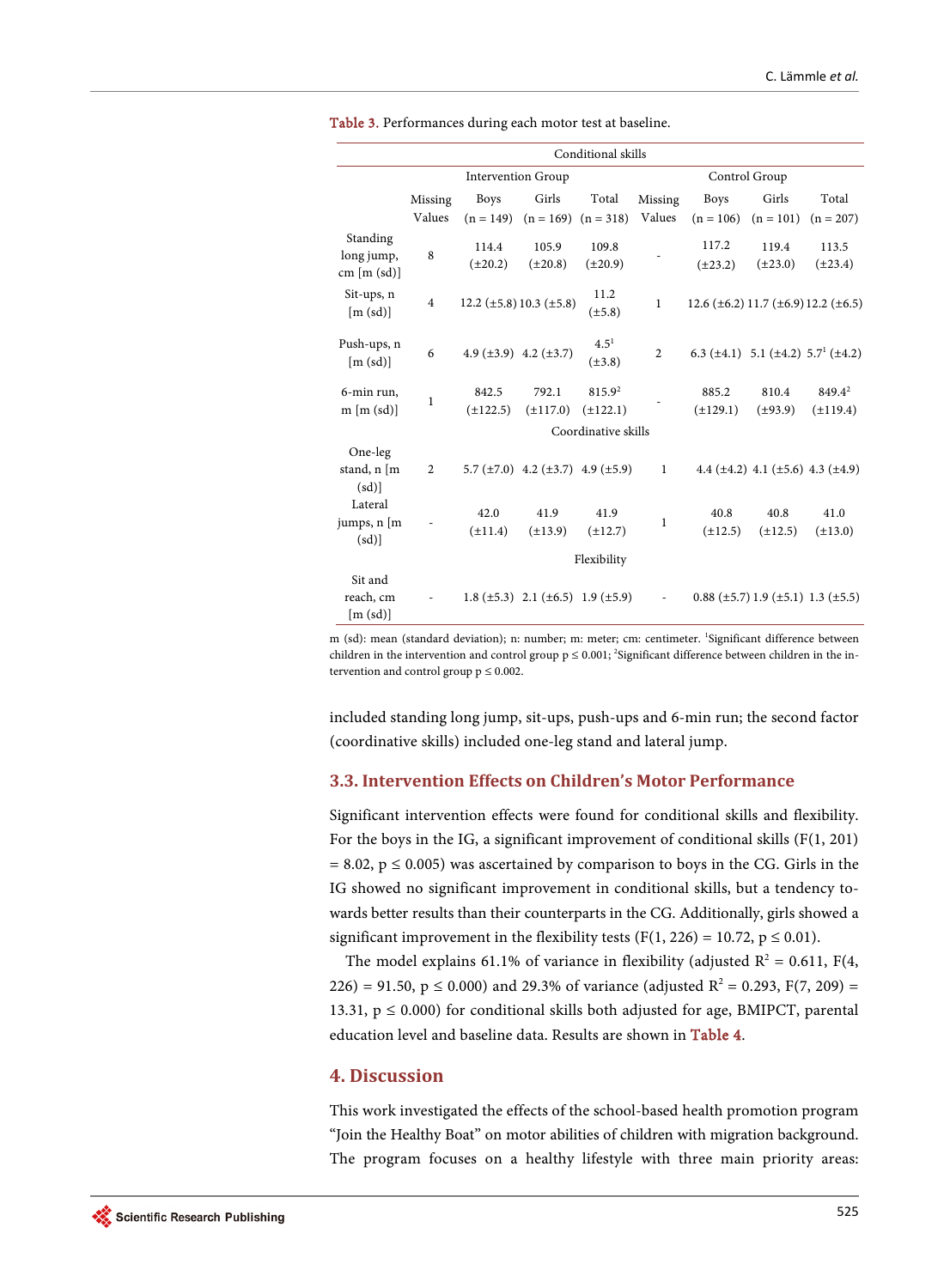|                          | Missing<br>Values | <b>Intervention Group</b> |         | Missing<br>Values | Control Group |             |        |         |
|--------------------------|-------------------|---------------------------|---------|-------------------|---------------|-------------|--------|---------|
|                          |                   | <b>Boys</b>               | Girls   | Total             |               | <b>Boys</b> | Girls  | Total   |
|                          |                   | $(n =$                    | $(n =$  | $(n =$            |               | $(n =$      | $(n =$ | $(n =$  |
|                          |                   | 149)                      | 169)    | 318)              |               | 106)        | 101)   | 207)    |
| Conditional              |                   |                           |         |                   |               |             |        |         |
| skills <sup>1</sup>      |                   |                           |         |                   |               |             |        |         |
| Standing                 |                   | 13.6                      | 9.5     | 1.4               |               | 9.1         | 8.1    | 8.6     |
| long jump,               | 48                | (21.5)                    | (18.6)  | (20.1)            | 28            | (18.8)      | (17.0) |         |
| cm                       |                   |                           |         |                   |               |             |        | (18)    |
|                          | 36                | 3.5                       | 2.7     | 3.1               | 28            | 2.7         | 2.3    | 2.5     |
| Sit-ups, n               |                   | (6.5)                     | (6.0)   | (6.2)             |               | (5.8)       | (5.9)  | (5.8)   |
| Push-ups, n              | 48                | 3.2                       | 1.4     | 2.3               | 29            | 0.9         | 1.4    | 1.2     |
|                          |                   | (4.6)                     | (4.8)   | (4.8)             |               | (5.4)       | (5.1)  | (5.2)   |
| 6-min run,               |                   | 91.0                      | 60.6    | 75.0              | 26            | 59.8        | 44.8   | 52.7    |
| m                        | 42                | (127.9)                   | (103.3) | (116.4)           |               | (116.6)     | (92.3) | (105.7) |
| Coordinative             |                   |                           |         |                   |               |             |        |         |
| skills                   |                   |                           |         |                   |               |             |        |         |
| One-leg                  |                   | $-2.7$                    | $-2.1$  | $-2.4$            | 28            | $-2.1$      | $-1.6$ | $-1.9$  |
| stand, n                 | 44                | (6.8)                     | (4.4)   | (5.7)             |               | (4.4)       | (4.8)  | (4.6)   |
| Lateral                  |                   | 11.0                      | 9.9     | 10.4              |               | 11.7        | 10.3   | 11.0    |
| jumps, n                 | 43                | (9.1)                     | (10.2)  | (9.7)             | 28            | (9.1)       | (9.0)  | (9.1)   |
| Flexibility <sup>2</sup> |                   |                           |         |                   | 27            |             |        |         |
| Sit and                  | 41                | $-0.6$                    | 1.0     | 0.2               |               | $-0.6$      | $-0.7$ | $-0.64$ |
| reach, cm                |                   | (4.4)                     | (4.2)   | (4.4)             | 36            | (5.0)       | (4.6)  | (4.8)   |

<span id="page-6-0"></span>Table 4. Intervention effects on children's motor performance after one year intervention-T2-T1 Differences.

Values are displayed in mean (standard deviation); cm: centimeter; n: number; m: meter; <sup>1</sup>Significant difference between boys in the intervention and control group  $p \le 0.001$ ; <sup>2</sup>Significant difference between girls in the intervention and control group  $p \leq 0.05$ .

sufficient physical activity, leisure time activity without screen media and a healthy diet. The materials have been developed for one school year, including one teaching unit per week and various instructions for short daily exercises, lasting 10 to 15 minutes. The mediating effect of the intervention on three relevant motor skills was assessed, namely on coordination, conditional and flexibility.

After a one-year intervention period, significant intervention effects were found for boys in conditional skills and for girls on flexibility in the IG compared to the CG.

Migrant boys of the IG showed a significant improvement of their conditional skills compared to their counterparts in the CG. The conditional skills were assessed using standing long jump, push-ups, sit-ups and a 6-minute run. These tests were also used in other large school-based interventions measuring motor skills in primary school childre[n \[30\]](#page-12-3) [\[31\]](#page-12-4) [\[32\].](#page-12-5) However, most of these studies did not focus on migrant children; hence, to our knowledge, no comparable data for our study group are available. Only data of the current status of motor abilities of children with migration background are available [\[33\].](#page-12-6) The German Health Interview and Examination Survey for Children and Adolescents (KiGGS) collected representative data of motor performance of migrant children who live in Germany [\[33\].](#page-12-6) KiGGS ascertained among other motor abilities, conditional skills of 6 to 10 years old children with and without migration background in endurance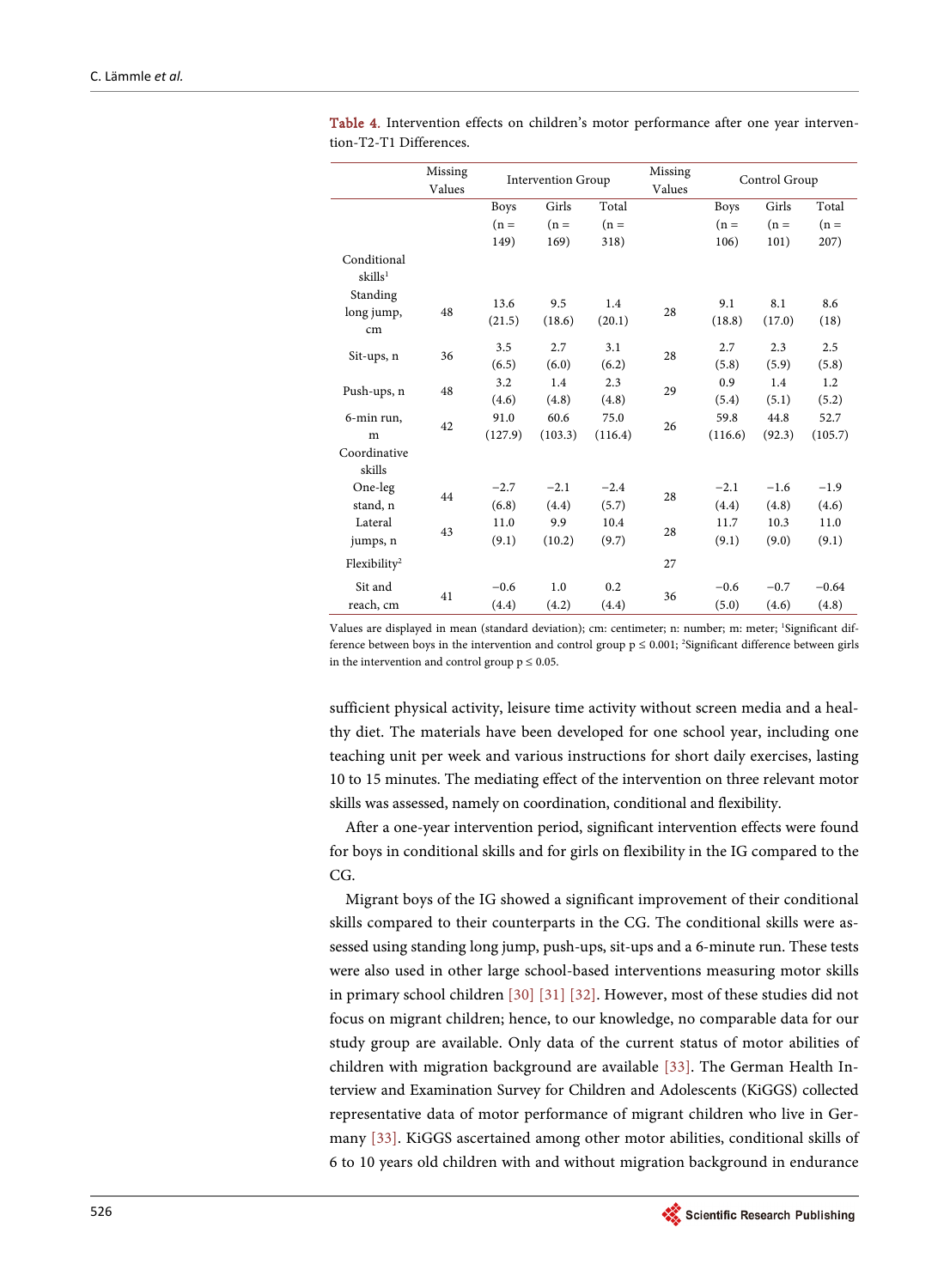and strength. The study group used three tests for measuring conditional skills: a bicycle-ergometer test for endurance, push-ups and standing long jump test for strength [\[33\].](#page-12-6) Compared to the boys without migration background, migrant boys showed only differences in the endurance test. At the push-up and standing long jump exercises the results were similar to their counterparts [\[33\].](#page-12-6) 

On the KiGGS endurance ability test, migrant boys showed an average capability deficit of 9% of endurance competence compared to boys without migration background [\[33\],](#page-12-6) which deteriorated with increased age. Presently, 11 to 13 years old boys with migration background showed a further decline in endurance performance [\[33\].](#page-12-6) Therefore, early promotion of motor performance of children with migration background is all the more important. At this developmental stage, the intervention "Join the Healthy Boat" could contribute to children's endurance ability, considering that the program achieved an improvement in conditional skills of migrant boys.

This intervention could play a part in contributing to enhance the current situation of motor abilities of boys with migration background, through a widespread usage of this program.

However, no significant improvement of conditional skills of girls with migration background in the IG could be found compared to the girls in the CG. Nevertheless, a tendency towards better results in motor ability tests for girls in the IG could be shown. These results indicate that the intervention should be adapted to the special needs of girls, to get a significant improvement in their conditional skills.

Coordinative skills were measured via children's performance on lateral jumping and a one-leg stand. The current analyses revealed no intervention effects on coordinative skills, which might be due to the low-threshold of the "Join the Healthy Boat" intervention, which mainly focuses on behavior change on the basis of a provision of action alternatives. Unfortunately, to our knowledge, there are no other school-based intervention studies available which focused on migrant children and used the same or comparable motor tests. Due to the lack of comparative data, it is difficult to appraise these results.

Nevertheless, comparable studies ascertained the status quo of children's coordinative skills with and without migration background [\[33\].](#page-12-6) Here also, the same tests as in the current study, one-leg stand and lateral jump test, were used. The analysis has shown that boys and girls with migration background perform significantly worse at the one-leg stand than children without migration background [\[34\].](#page-12-7) For the lateral jump test, no significant results for migrant children were found compared to their counterparts without migration background [\[34\].](#page-12-7) 

The KiGGS data are representative for German children [\[33\].](#page-12-6) Considering these results and the findings from the current analysis the necessity of target-groupspecific promotion of coordinative skills becomes apparent. The intervention described in this paper, could not improve children's coordinative skills, which might be due to the low-threshold concept. Therefore, future interventions should target on the specific needs of children with migration background to improve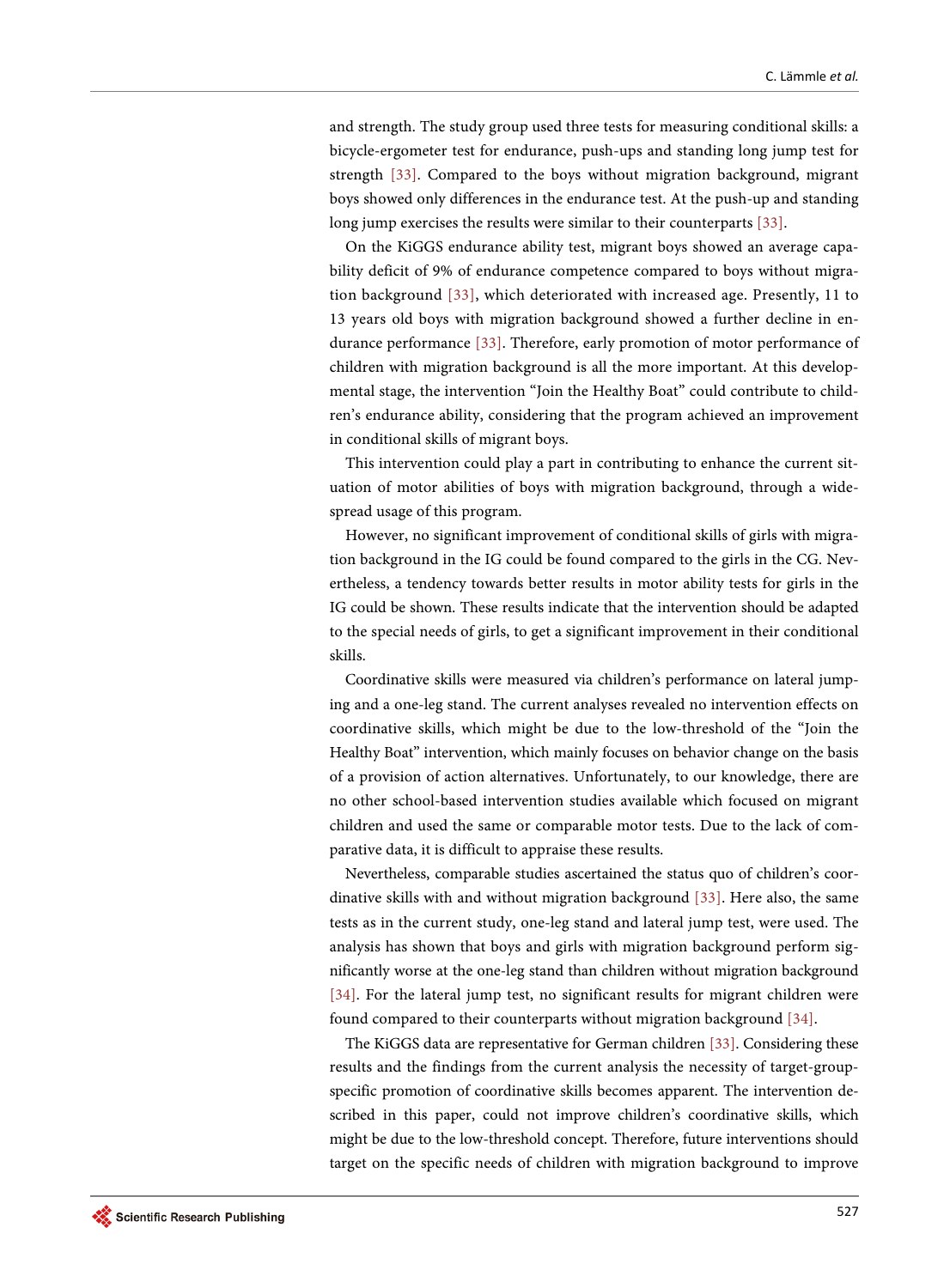their coordinative skills successfully.

Besides the comprehensive conditional and coordinative skills, also flexibility was assessed as an important prerequisite for motor performance [\[29\].](#page-12-2) Significant effects were found for flexibility of girls in the study population, which was measured by a standardized sit and reach test. After one year, girls of the IG showed a significant improvement in their flexibility compared to their counterparts in the CG.

Considering comprehensive studies, flexibility ability of girls with migration background is less pronounced compared to girls without migration background [\[34\].](#page-12-7) Due to the poor performance of migrant girls, it is even more important to promote their flexibility as early as possible. That seems feasible through the intervention "Join the Healthy Boat". The intervention study could achieve an improvement in flexibility of girls in the IG. Considering the results of Kobel et al. [\[23\]](#page-11-10) they showed that the PA levels of migrant children in the CG tended to be decreasing more than the PA levels of the migrant children in the IG after one year intervention. It is known that the motoric competence is associated with children's PA levels [\[35\].](#page-12-8)

Migrant boys showed no significant improvement in their flexibility. One reason might be, that girls and boys differ in their preferences for PA. This could have led to different intervention effects on children's motor performance, like in flexibility or conditional skills. Therefore, it is even more important to consider gender aspects in future interventions to promote motor skills of boys and girls equally.

To summarize, well-pronounced motor competence is essential to the development of skills which are positively related to PA participation in childhood and youth and further required for sports activities [\[8\]](#page-10-7) [\[16\]](#page-11-3) [\[36\].](#page-12-9) Consequently, well-pronounced motor abilities are the foundation for an active lifestyle [\[8\].](#page-10-7)

Considering the findings of existing intervention studies for general health promotion, they have shown little or no success for socially disadvantaged children or children with migration background [\[23\]](#page-11-10) [\[37\]](#page-12-10) [\[38\]](#page-12-11) [\[39\].](#page-13-0) Besides, there is a gap of effective intervention studies which aim to improve motor proficiency of children with migration background.

Therefore, it is necessary to investigate children's motor abilities and their correlates as well as target group specific intervention opportunities. Early childhood is seen as the optimal stage of life to develop motor skills and establish motor competence [\[40\].](#page-13-1) Thus, school is an appropriate setting for the promotion of children's PA including their motor abilities.

Hence, the results of the current study are all the more important. The health promotion program "Join the Healthy Boat" could obtain an improvement of some motor abilities of children with migration background. Nevertheless, the results should be considered critically, because significant positive results were found predominantly in boy's motor improvement.

Consequently, future intervention studies should aim at a target-group-specific health promotion of motor abilities of children with migration background with

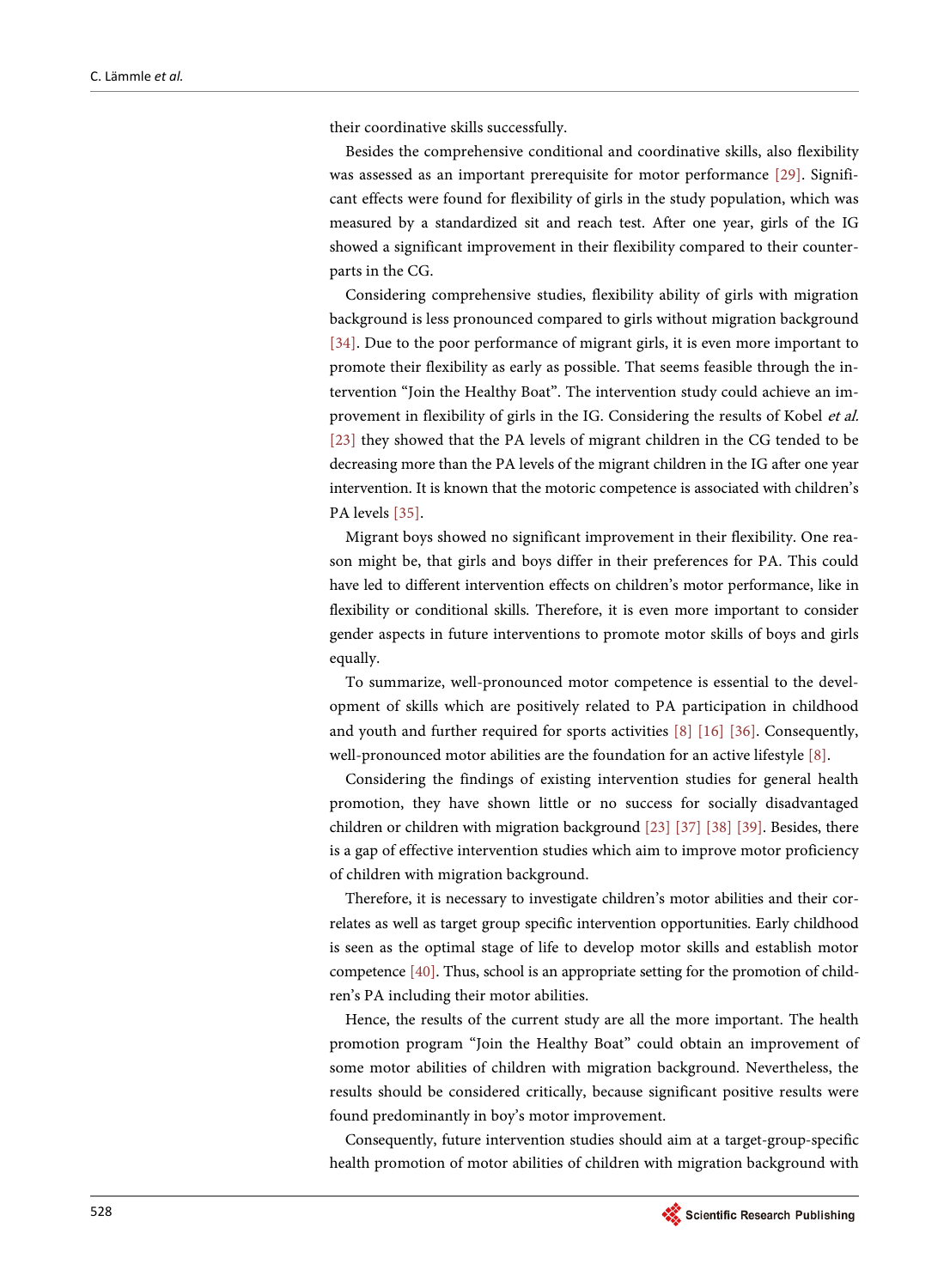a special focus on girls.

However, there are some limitations to consider when interpreting these results. The length of the intervention of one year might be insufficient to get significant changes in children's motor performance, because behavioral changes in children appear mostly in long-term interventions [\[41\].](#page-13-2) Furthermore, there is a gap of comparable motor data of primary school children with migration background who took part in intervention studies. To our knowledge, only data of the momentary motor status of children with migration background is available. Matters are complicated further by the fact that other studies often used different testing methods.

The strength of this study is that it has started to fill the gap of missing studies in this research area. To our knowledge, this is the first partly successful intervention study, which examined the motor performance and development of primary school children with migration background in Germany. Furthermore, the large sample size and the randomised controlled design with an intervention and control group are major strengths of this study.

# **5. Conclusion**

The early promotion of children's motor abilities is important to lay a foundation for an active and healthy lifestyle. Here, a particular attention on children with migration background is required. This is due to the fact that children with migration background show deficits in their motor performance in general compared with children without migration background. The school-based health promotion program "Join the Healthy Boat" could achieve an improvement of motor abilities of children with migration background after one-year of intervention. However, boys obtained better results than girls in the motor tests. Hence, future interventions should aim at a target-group-specific promotion to get a holistic improvement in motor abilities of boys and girls with migration background.

# **Acknowledgements**

The program "Join the Healthy Boat" is financed by the Baden-Württemberg foundation, which has no influence on the content of the manuscript. We would like to thank all who support the program, especially the teachers who work as trainers and all teachers who have completed the training course and are using the teaching materials. Thanks to all members of the "Join the Healthy Boat" research group for their input. Finally, we thank the teachers, pupils and their parents who participated in the Baden-Württemberg Study.

# **Compliance with Ethical Standards**

Ethical approval: The study was approved by the Ministry of Culture and Education as well as the university's ethics committee and was in accordance with the declaration of Helsinki.

Informed consent: Informed consent was obtained from all individual participants included in the study.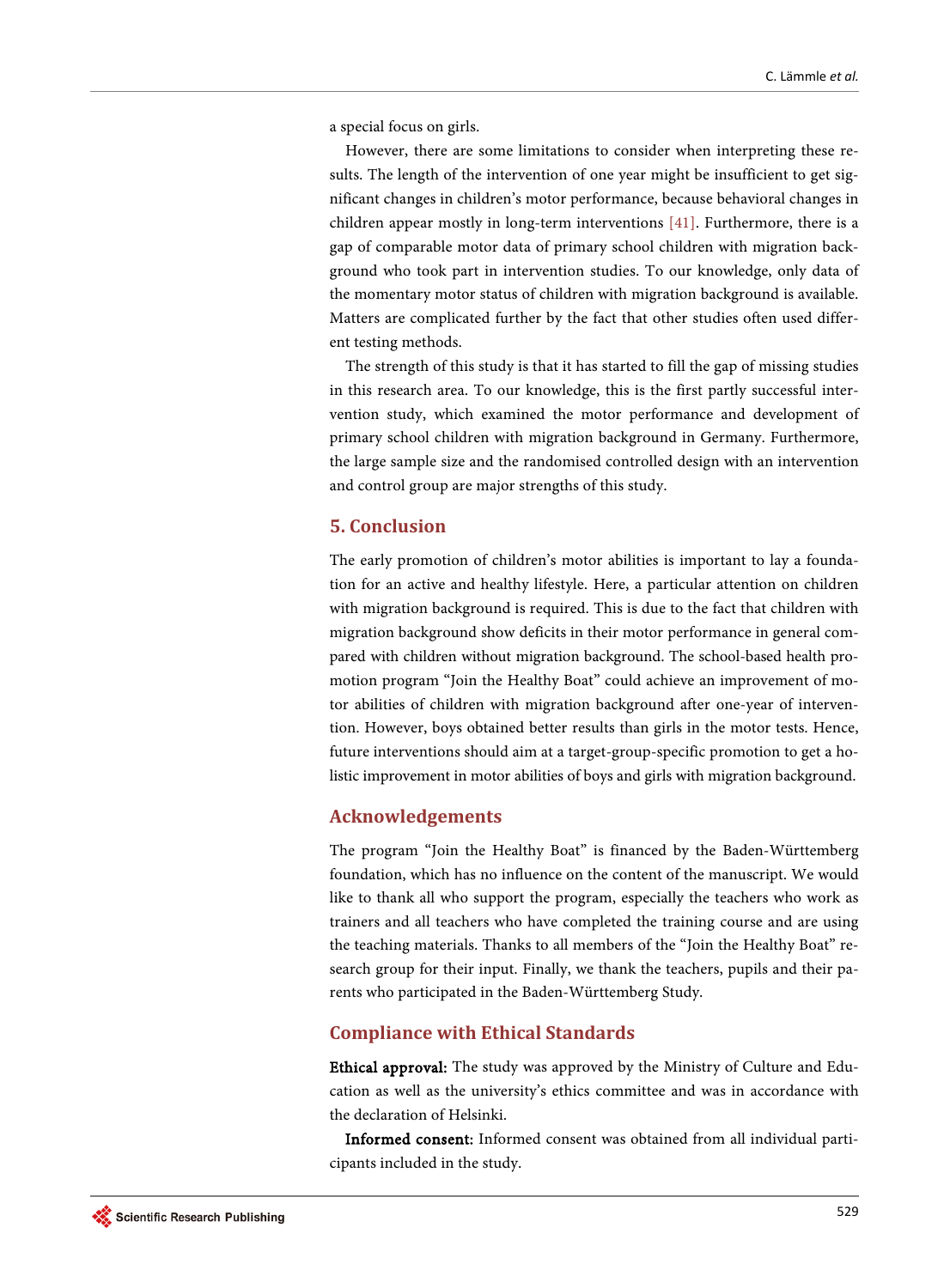Conflict of interest: The authors declare that they have no conflict of interest.

#### <span id="page-10-0"></span>**References**

- [1] Penedo, F.J. and Dahn, J.R. (2005) Exercise and Well-Being: A Review of Mental and Physical Health Benefits Associated with Physical Activity. Current Opinion in Psychiatry, 18, 189-193. <https://doi.org/10.1097/00001504-200503000-00013>
- <span id="page-10-1"></span>[2] Janssen, I. and LeBlanc, A.G. (2010) Systematic Review of the Health Benefits of Physical Activity and Fitness in School-Aged Children and Youth. International Journal of Behavioral Nutrition and Physical Activity, 7, 40. <https://doi.org/10.1186/1479-5868-7-40>
- <span id="page-10-2"></span>[3] Weiss, R., Dziura, J., Burgert, T.S., Tamborlane, W.V., Taksali, S.E., Yeckel, C.W., Allen, K., Lopes, M., Savoye, M., Morrison, J., Sherwin, R.S. and Caprio, S. (2004) Obesity and the Metabolic Syndrome in Children and Adolescents. The New England Journal of Medicine, 350, 2362-2374. <https://doi.org/10.1056/NEJMoa031049>
- <span id="page-10-3"></span>[4] Andersen, L.B., Harro, M., Sardinha, L.B., Froberg, K., Ekelund, U., Brage, S. and Anderssen, S.A. (2006) Physical Activity and Clustered Cardiovascular Risk in Children: A Cross-Sectional Study (the European Youth Heart Study). The Lancet, 368, 299-304. [https://doi.org/10.1016/S0140-6736\(06\)69075-2](https://doi.org/10.1016/S0140-6736(06)69075-2)
- <span id="page-10-4"></span>[5] Pate, R.R., Pratt, M., Blair, S.N., Haskell, W.L., Macera, C.A., Bouchard, C., Buchner, D., Ettinger, W., Heath, G.W., King, A.C., Kriska, A., Leon, A.S., Marcus, B.H., Morris, J., Paffenbarger, R.S., Patrick, K., Pollock, M.L., Rippe, J.M., Sallis, J. and Wilmore, J.H. (1995) Physical Activity and Public Health. A Recommendation from the Centers for Disease Control and Prevention and the American College of Sports Medicine. Journal of the American Medical Association, 273, 402-407. <https://doi.org/10.1001/jama.1995.03520290054029>
- <span id="page-10-5"></span>[6] Trost, S.G., Kerr, L.M., Ward, D.S. and Pate, R.R. (2001) Physical Activity and Determinants of Physical Activity in Obese and Non-Obese Children. International Journal of Obesity and Related Metabolic Disorders, 25, 822-829. <https://doi.org/10.1038/sj.ijo.0801621>
- <span id="page-10-6"></span>[7] Mammen, G. and Faulkner, G. (2013) Physical Activity and the Prevention of Depression: A Systematic Review of Prospective Studies. American Journal of Preventive Medicine, 45, 649-657.
- <span id="page-10-7"></span>[8] Lubans, D.R., Morgan, P.J., Cliff, D.P., Barnett, L.M. and Okely, A.D. (2010) Review of the Benefits Associated with Fundamental Movement Skill Competency in Youth. Sports Medicine, 40, 1019-1035. <https://doi.org/10.2165/11536850-000000000-00000>
- <span id="page-10-8"></span>[9] Strong, W.B., Malina, R.M., Blimkie, C.J., Daniels, S.R., Dishman, R.K., Gutin, B., Hergenroeder, A.C., Must, A., Nixon, P.A., Pivarnik, J.M., Rowland, T., Trost, S. and Trudeau, F. (2005) Evidence Based Physical Activity for School-Age Youth. Journal of Pediatrics, 146, 732-737. <https://doi.org/10.1016/j.jpeds.2005.01.055>
- <span id="page-10-9"></span>[10] Malina, R.M. (2004) Motor Development during Infancy and Early Childhood: Overview and Suggested Directions for Research. International Journal of Sport and Health Science, 2, 50-66. <https://doi.org/10.5432/ijshs.2.50>
- <span id="page-10-10"></span>[11] Hills, A.P., King, N.A. and Armstrong, T.P. (2007) Re Contribution of Physical Activity and Sedentary Behaviours to the Growth and Development of Children and Adolescents. Sports Medicine, 37, 533-545.
- <span id="page-10-11"></span>[12] Eime, R., Harvey, J.T., Sawyer, N.A., Craike, M.J., Symons, C.M., Polman, R.C.J. and Payne, W.R. (2013) Understanding the Contexts of Adolescent Female Participation in Sport and Physical Activity. Research Quarterly for Exercise and Sport, 84, 157-166. <https://doi.org/10.1080/02701367.2013.784846>

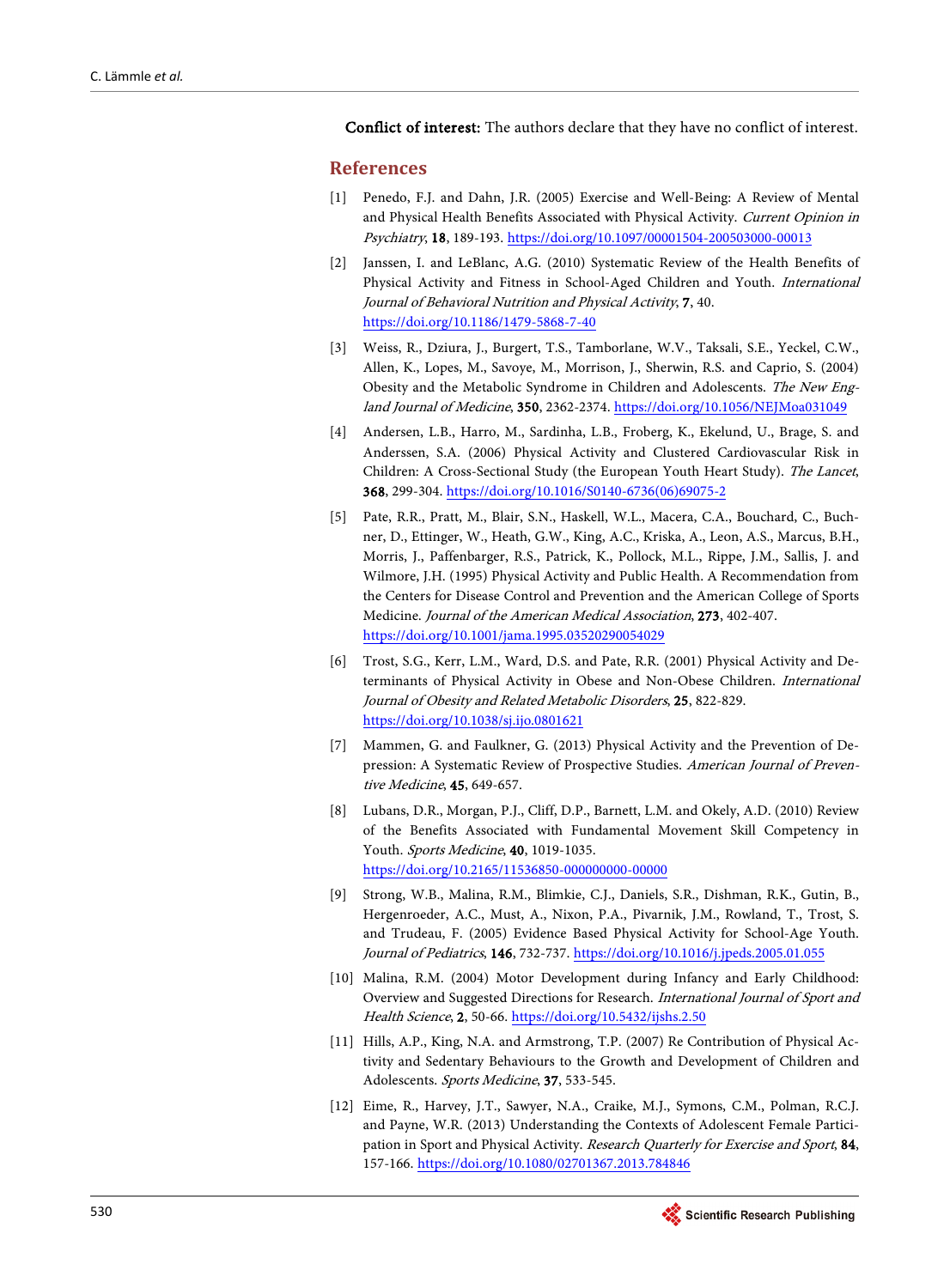- <span id="page-11-0"></span>[13] Lämmle, L., Worth, A. and Bös, K. (2012) Socio-Demographic Correlates of Physical Activity and Physical Fitness in German Children and Adolescents. European Journal of Public Health, 22, 880-884. <https://doi.org/10.1093/eurpub/ckr191>
- <span id="page-11-1"></span>[14] Pour, M.B., Bergström, A., Bottai, M., Kull, I., Wickman, M., Håkansson, N., Wolk, A. and Moradi, T. (2014) Effect of Parental Migration Background on Childhood Nutrition, Physical Activity, and Body Mass Index. Journal of Obesity, 2014, Article ID: 406529.
- <span id="page-11-2"></span>[15] Okley, A.D., Hardy, L.L., Booth, M.L., Dobbins, T.A., Denney-Wilson, E.A. and Yang, B. (2010) Changes in Cardiorespiratory Fitness among Children and Adolescents in Australia: 1997 and 2004. Journal of Sports Sciences, 28, 851-857. <https://doi.org/10.1080/02640411003716959>
- <span id="page-11-3"></span>[16] Wrotniak, B., Epstein, H.L.H., Dorn, J.M., Jones, K.E. and Kondilis, V.A. (2006) The Relationship between Motor Proficiency and Physical Activity in Children. Pediatrics, 118, 1758-1765. <https://doi.org/10.1542/peds.2006-0742>
- <span id="page-11-4"></span>[17] Rivilis, I., Hay, J., Cairney, J., Klentrous, P., Liu, J. and Faught, B.E. (2011) Physical Activity and Fitness in Children with Developmental Coordination Disorder: A Systematic Review. Research in Developmental Disabilities, 32, 894-910. <https://doi.org/10.1016/j.ridd.2011.01.017>
- <span id="page-11-5"></span>[18] Fisher, A., Reilly, J.J., Kelly, L.A., Montgomery, C., Williamson, A., Paton, J.Y. and Grant, S. (2005) Fundamental Movement Skills and Habitual Physical Activity in Young Children. Medicine & Science in Sports & Exercise, 37, 684-688. <https://doi.org/10.1249/01.MSS.0000159138.48107.7D>
- <span id="page-11-6"></span>[19] Aaltonen, S., Latvala, A., Rose, R.J., Pulkkinen, L., Kujala, U.M., Kaprio, J. and Silventoinen, K. (2015) Motor Development and Physical Activity: A Longitudinal Discordant Twin-Pair Study. Medicine & Science in Sports & Exercise, 47, 2111-2118. <https://doi.org/10.1249/MSS.0000000000000650>
- <span id="page-11-7"></span>[20] Dreyhaupt, J., Koch, B., Wirt, T., Schreiber, A., Brandstetter, S., Kesztyüs, D., Wartha, O., Kobel, S., Kettner, S., Prokopchuk, D., Hundsdörfer, V., Klepsch, M., Wiedom, M., Sufeida, S., Fischbach, N., Muche, R., Seufert, T. and Steinacker, J.M. (2012) Evaluation of a Health Promotion Program in Children: Study Protocol and Design of the Cluster Randomized Baden-Württemberg Primary School Study. BMC Public Health, 12, 157. <https://doi.org/10.1186/1471-2458-12-157>
- <span id="page-11-8"></span>[21] Schenk, L., Ellert, U. and Neuhauser, H. (2007) Kinder und Jugendliche mit Migrationshintergrund in Deutschland [Children and Adolescents with Migration Background]. Bundesgesundheitsblatt-Gesundheitsforschung-Gesundheitsschutz, 50, 590-599. <https://doi.org/10.1007/s00103-007-0220-z>
- <span id="page-11-9"></span>[22] Kobel, S., Wirt, T., Schreiber, A., Kesztyus, D., Kettner, S., Erkelenz, N., Wartha, O. and Steinacker, J.M. (2014) Intervention Effects of a School-Based Health Promotion Programme on Obesity Related Behavioural Outcomes. Journal of Obesity, 2014, Article ID: 476230.
- <span id="page-11-10"></span>[23] Kobel, S., Laemmle, C., Wartha, O., Kesztyus, D., Wirt, T. and Steinacker, J.M. (2016) Effects of a Randomised Controlled School-Based Health Promotion Intervention on Obesity Related Behavioural Outcomes of Children with Migration Background. Journal of Immigrant and Minority Health, 19, 254-262.
- <span id="page-11-11"></span>[24] Brauns, H. and Steinmann, S. (1999) Educational Reform in France, West-Germany and the United Kingdom: Updating the CASMIN Educational Classification. ZUMA Nachrichten, 23, 7-44.
- <span id="page-11-12"></span>[25] Stewart, A., Marfell-Jones, M., Olds, T. and Ridder, H. (2011) International Standards for Anthropometric Assessment. ISAK, Lower Hutt.
- <span id="page-11-13"></span>[26] Kromeyer-Hauschild, K., Wabitsch, M., Kunze, D., Geller, F., Geiß, H.C., Hesse, V.,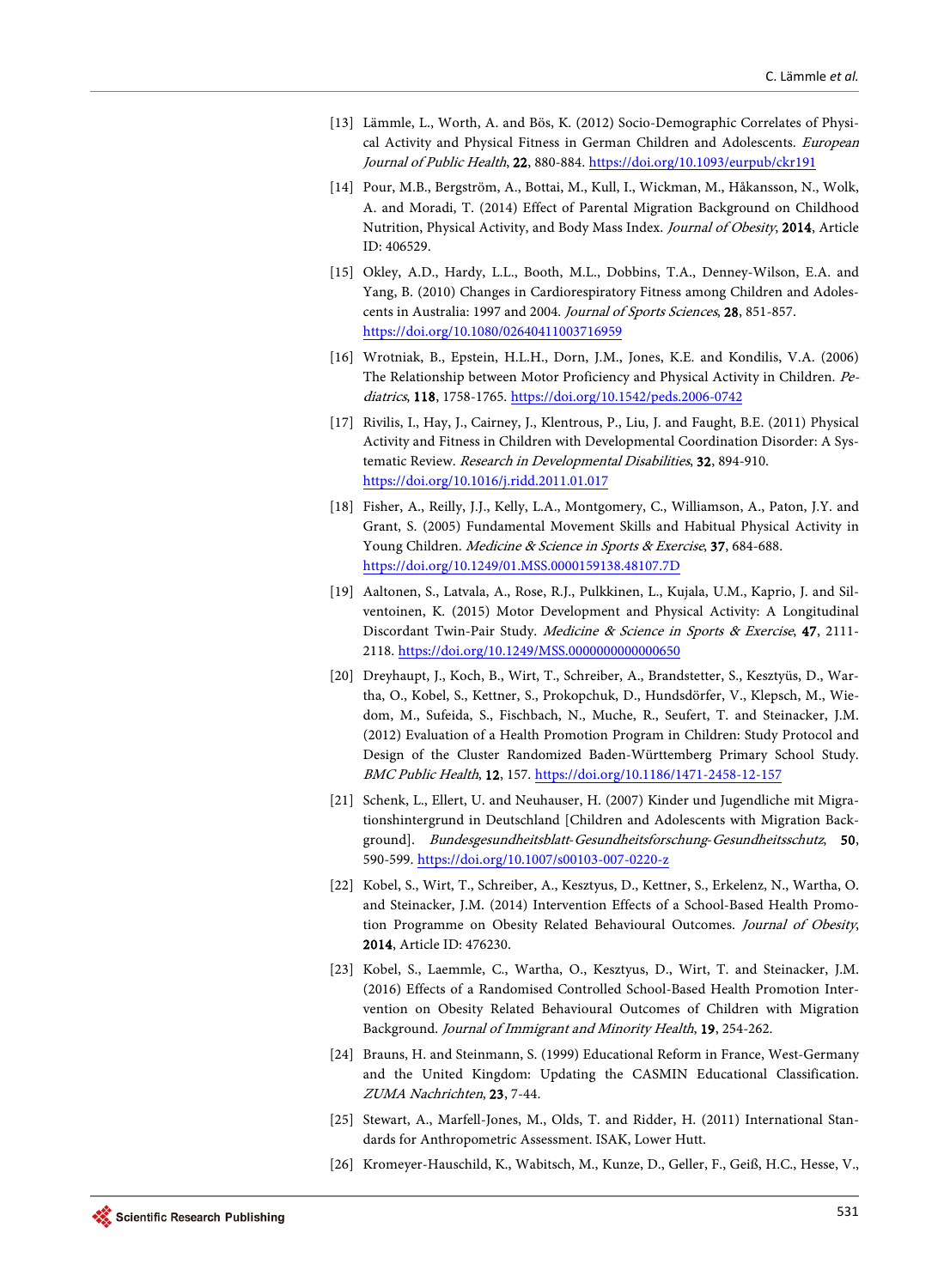von Hippel, A., Jaeger, U., Johnsen, D., Korte, W., Menner, K., Müller, G., Müller, J.M., Niemann-Pilatus, A., Remer, T., Schaefer, F., Wittchen, H.-U., Zabransky, S., Zellner, K., Ziegler, A. and Hebebrand, J. (2001) Perzentile für den Body-mass-Index für das Kindes-und Jugendalter unter Heranziehung verschiedener deutscher Stichproben [Percentiles of Body Mass Index in Children and Adolescents Evaluated from Different Regional German Studies]. Monatsschrift für Kinderheilkunde, 149, 807-818. <https://doi.org/10.1007/s001120170107>

- <span id="page-12-0"></span>[27] Lämmle, C., Kobel, S., Wartha, O., Wirt, T. and Steinacker, J.M. (2016) Intervention Effects of a School-Based Health Promotion Program on Children's Motor Skills. Journal of Public Health, 24, 185-192. <https://doi.org/10.1007/s10389-016-0715-x>
- <span id="page-12-1"></span>[28] Dordel, S. and Koch, B. (2004) Basistest zur Erfassung der motorischen Leistungsfähigkeit von Kindern und Jugendlichen [Test for the Assessment of Motor Performance of Children and Adolescent]. Deutsche Sporthochschule Köln. <http://www.fitnessolympiade.de/Inhalt/manual-dordel-koch-test.pdf>
- <span id="page-12-2"></span>[29] Bös, K. and Mechling, H. (1983) Dimensionen Sportmotorischer Leistungen [Dimensions of Motor Skills]. Hofmann, Schorndorf.
- <span id="page-12-3"></span>[30] Graf, C., Koch, B., Falkowski, G., Jouck, S., Christ, H., Staueenmaier, K., Bjarnson-Wehrens, B., Tokarski, W., Dordel, S. and Predel, H.G. (2005) Effects of A School-Based Intervention on BMI and Motor Abilities in Childhood. Journal of Sports Science and Medicine, 4, 291-299.
- <span id="page-12-4"></span>[31] Kriemler, S., Zahner, L., Schindler, C., Meyer, U., Hartmann, T., Hebestreit, H., Brunner-La Rocca, H.P., van Melchen, W. and Puder, J.J. (2010) Effect of School Based Physical Activity Programme (KISS) on Fitness and Adiposity in Primary Schoolchildren: Cluster Randomised Controlled Trial. BMJ, 340, c785. <https://doi.org/10.1136/bmj.c785>
- <span id="page-12-5"></span>[32] Sacchetti, R., Ceciliani, A., Garulli, A., Dallolio, L., Beltrami, P. and Leoni, E. (2013) Effects of a 2-Year School-Based Intervention of Enhanced Physical Education in the Primary School. Journal of School Health, 83, 639-646. <https://doi.org/10.1111/josh.12076>
- <span id="page-12-6"></span>[33] BMFSFJ (2009) Motorik-Modul: Eine Studie zur motorischen Leistungsfähigkeit und körperlich-sportlichen Aktivität von Kindern und Jugendlichen in Deutschland [Motorik-Modul: A Study of Physical Fitness and Physical Activity in German Children and Adolescents]. Nomos Verlag, Baden-Baden.
- <span id="page-12-7"></span>[34] Starker, A., Lampert, T., Worth, A., Oberger, J., Kahl, H. and Bös, K. (2007) Motorische Leistungsfähigkeit. Ergebnisse des Kinder-und Jugendgesund-heitssurveys (KiGGS). Bundesgesundheitsbl-Gesundheitsforsch-Gesundheitsschutz, 50, 775-783. <https://doi.org/10.1007/s00103-007-0240-8>
- <span id="page-12-8"></span>[35] Laukkaneen, A., Pesola, A., Havu, M., Sääkslahti, A. and Finni, T. (2014) Relationship between Habitual Physical Activity and Gross Motor Skills is Multifaceted in 5 to 8-Year-Old Children. *Scandinavian Journal of Medicine & Science in Sports*, 24, e102-e110. <https://doi.org/10.1111/sms.12116>
- <span id="page-12-9"></span>[36] Haubenstricker, J. and Seefeldt, V. (1986) Acquisition of Motor Skills during Childhood. In: Seefeldt, V., Ed., In Physical Activity and Well-Being, American Alliance for Health, Physical Education, Recreation and Dance, Reston, 41-92.
- <span id="page-12-10"></span>[37] Muller, M.J., Danielzik, S. and Pust, S. (2005) School- and Family-Based Interventions to Prevent Overweight in Children. Proceedings of the Nutrition Society, 64, 249-254. <https://doi.org/10.1079/PNS2005424>
- <span id="page-12-11"></span>[38] Muckelbauer, R., Libuda, L., Clausen, K., Toschke, A.M., Reinehr, T. and Kersting, M. (2010) Immigrational Background Affects the Effectiveness of a School-Based Over-weight Prevention Program Promoting Water Consumption. Obesity, 18,